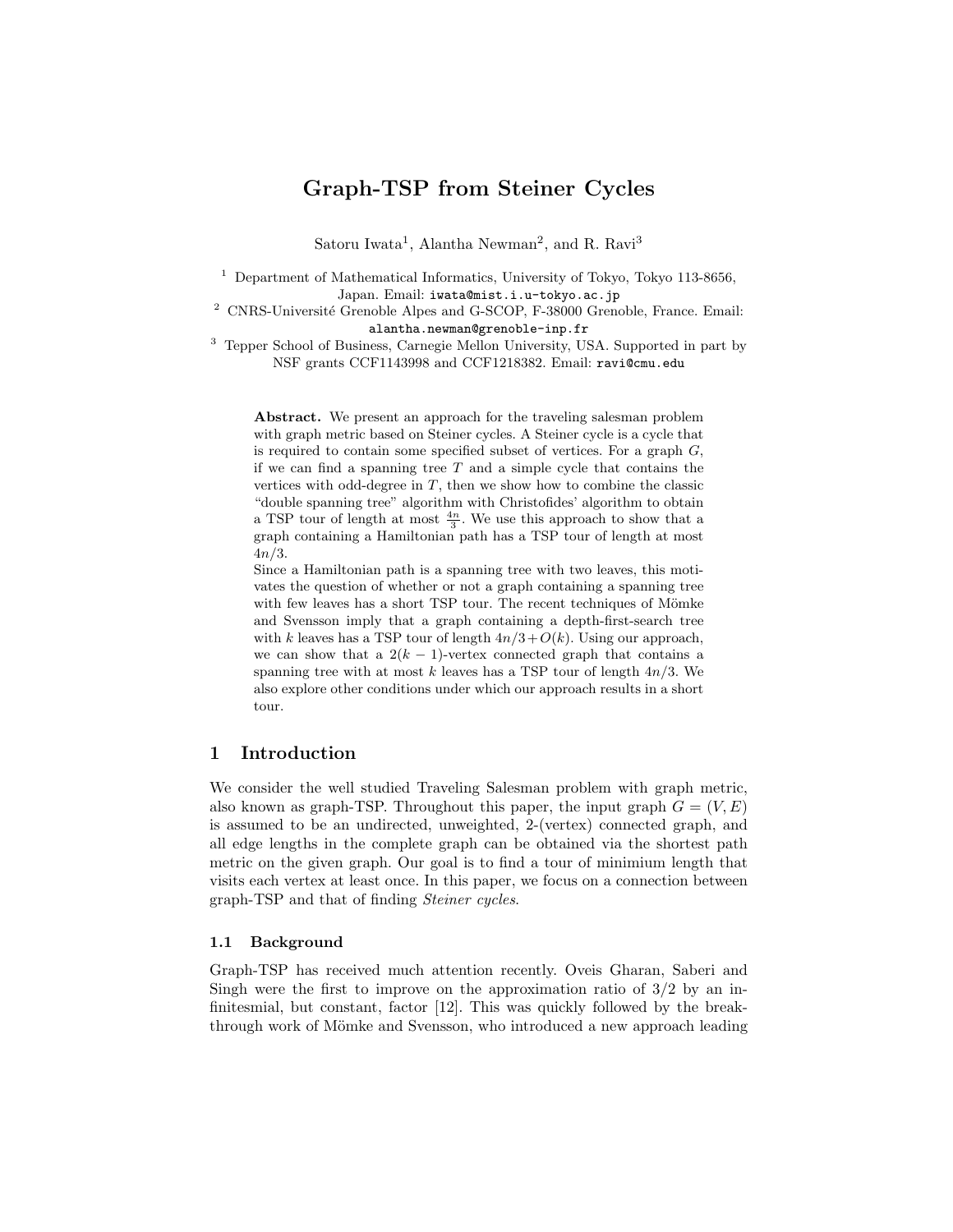

**Fig. 1.** In this (non-simple) cycle C, the number of unique vertices  $|C| = 8$ , but the length of the cycle  $\ell(C) = 10$ .

to a substantial improvement in the approximation ratio [19]. Subsequently, Mucha gave a refined analysis of their approach, proving an approximation ratio of  $13/9$  for graph-TSP [20]. More recently, Seb $\ddot{o}$  and Vygen presented an approximation algorithm with ratio 7/5 for the problem [23].

It is widely believed that an approximation ratio of at most 4/3 should be efficiently computable. The approach of Mömke and Svensson is based on setting up a circulation network and showing that a low-cost circulation leads to a low cost TSP tour. They obtained a  $4/3$ -approximation for subcubic graphs, but high-degree graphs appear to be more challenging for their framework. Vishnoi recently gave a randomized algorithm that finds a TSP tour very close to  $n$ with high probability for a k-regular graph when  $k$  is sufficiently large [26]. Our goal is to consider other techniques that are applicable for graphs that are not low-degree or regular.

### 2 Steiner Cycles

The Steiner cycle problem has been previously, but not extensively, studied under varying definitions [8, 13, 25]. For our purposes, a Steiner cycle is defined to be a simple cycle that contains a specified subset  $S \subseteq V$  of vertices. It may also contain any subset of vertices from the set  $V \setminus S$ . We use the following definition:

**Definition 1.** Given a graph  $G = (V, E)$  and a subset of vertices,  $S \subseteq V$ , a Steiner cycle,  $C \subset E$ , is a simple cycle whose vertices contains the set S.

It is important to observe that in our definition of a Steiner cycle, there are no repeated vertices, since a Steiner cycle is a simple cycle. We define an approximate Steiner cycle as one in which we are allowed to repeat vertices. For a cycle C, we will use  $|C|$  to denote the number of unique vertices it contains. We define the cycle length,  $\ell(C)$ , to be total length of a traversal of the cycle. If C is a simple cycle, then  $|C| = \ell(C)$ . For example, in Figure 1, the non-simple cycle has eight unique vertices and has length ten. Our definition of cycle length is the same as the standard definition for the length of a TSP tour in the graph metric. Now we can define an approximate Steiner cycle.

**Definition 2.** Given a graph  $G = (V, E)$  and a subset of vertices,  $S \subseteq V$ , and approximate Steiner cycle,  $C \subset E$ , with relative length  $\beta \geq 1$  is a cycle whose vertices contains the set S and for which  $\ell(C)/|C| \leq \beta$ .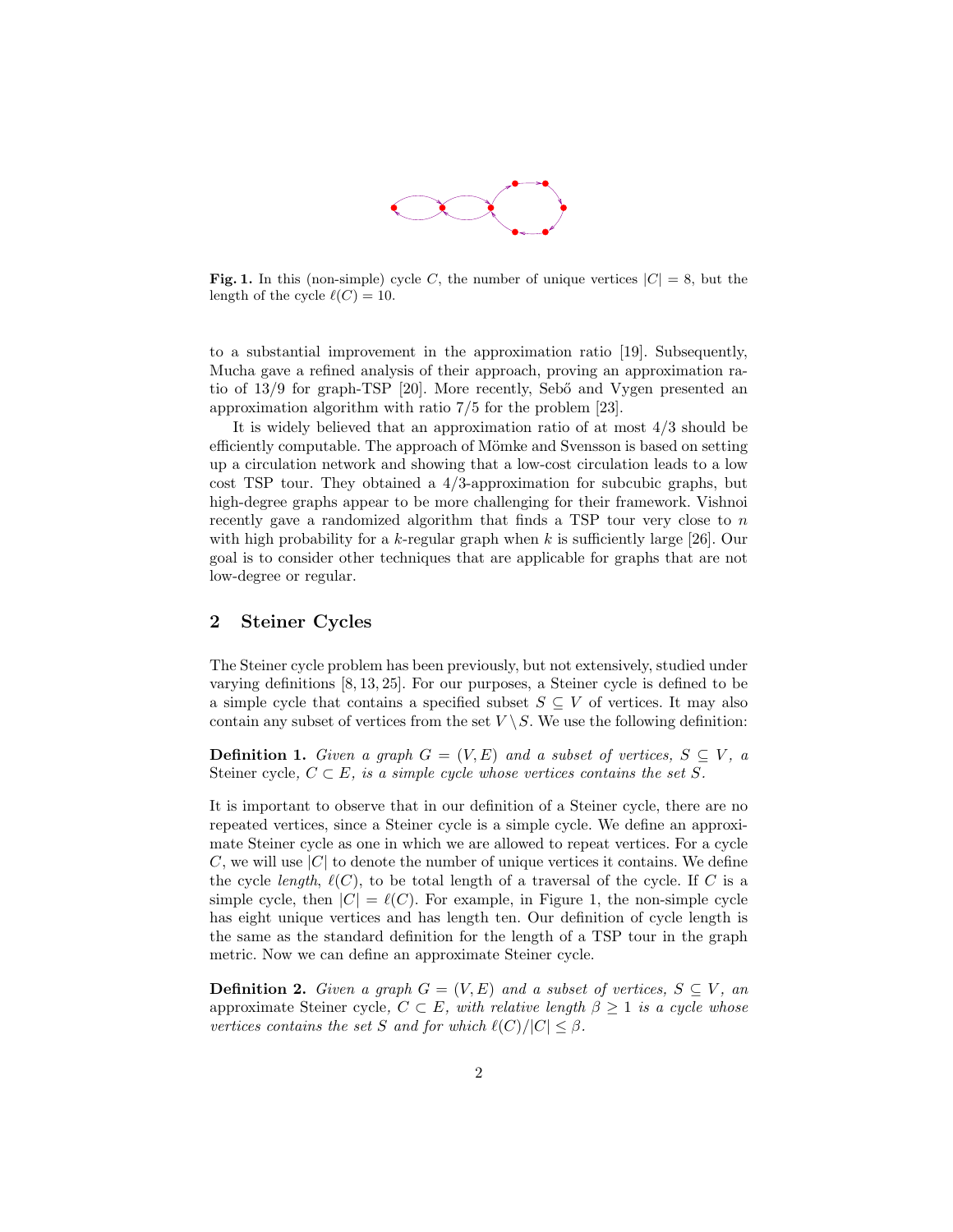In an approximate Steiner cycle, since we are allowed to repeatedly visit vertices as we traverse the cycle, it may be the case that the number of unique vertices will be smaller than the length,  $|C| < \ell(C)$ . Throughout this paper, whenever we refer simply to a "cycle", we mean a simple cycle.

Other natural definitions of the Steiner cycle problem are concerned with such aspects as minimizing the number of non-required (Steiner) vertices in the cycle. In our definition of the approximate Steiner cycle problem, the only objective that we wish to minimize is the ratio of the length of a cycle,  $\ell(C)$ , to the number of unique vertices,  $|C|$ , it contains. Thus, the measure of an optimal solution is independent of the size of the set of required vertices. The work that appears to be most related to the Steiner cycle problem as we have defined it concerns the concept of cyclability: A set of vertices  $X \subseteq V$  is called cyclable if it is contained in some cycle. The quantity  $cyc(G)$  is the maximum number such that all subsets containing at most  $cyc(G)$  vertices are cyclable. Note that  $cyc(G) = n$  if and only G is Hamiltonian. It seems that most of the work on cyclability has been done with the intention of eventually using it to prove that certain graphs are Hamiltonian or because it can be viewed as a relaxation of Hamiltonicity. An interesting list of theorems on cyclability can be found in [21]. Here, we explore cyclability as a tool to obtain approximate TSP tours.

#### 2.1 Our Approach

Graph-TSP can clearly be cast as a special case of the Steiner cycle problem in which all of the vertices in  $V$  are required to belong to the Steiner cycle. In this paper, we show that even if the required set of vertices is possibly much smaller than the entire vertex set  $V$ , an (approximation) algorithm for the Steiner cycle problem can still be used to approximate graph-TSP.

Suppose we can find a spanning tree T for the graph  $G$  and a simple cycle  $C_T$ that contains all of the vertices that have an odd-degree in the tree T. When  $|C_T|$ is large, we show that we can use the folklore "double spanning tree" algorithm to find a short tour. When  $|C_T|$  is small, then there is a small matching on the odddegree vertices in  $T$  and we can therefore show that Christofides algorithm [5] yields a short tour. Thus, our algorithm, described in Section 3, can be viewed as a combination of these two standard algorithms for graph-TSP.

We are not aware of any previous work studying how to combine these two classic algorithms for graph-TSP. However, a similar algorithm that combines these two algorithms was given by Guttman-Beck, Hassin, Khuller and Raghavachari for the  $s, t$ -path TSP [15]. In their algorithm, they first find an MST for the input graph. If the path from  $s$  to  $t$  in this MST is long, they double edges in the MST that do not belong to this path. If the path from s to  $t$  is short, they modify the input graph by adding an edge from  $s$  to  $t$  with length equal to the shortest s, t-path in  $G$  and run Christofides on this modified graph as in the algorithm by Hoogeveen [17]. Taking the better of these two algorithms results in a  $5/3$ -approximation for the s, t-path problem, which does not improve on the worst-case approximation ratio of Hoogeveen's algorithm. Nevertheless, this approach was used to design algorithms for special variants of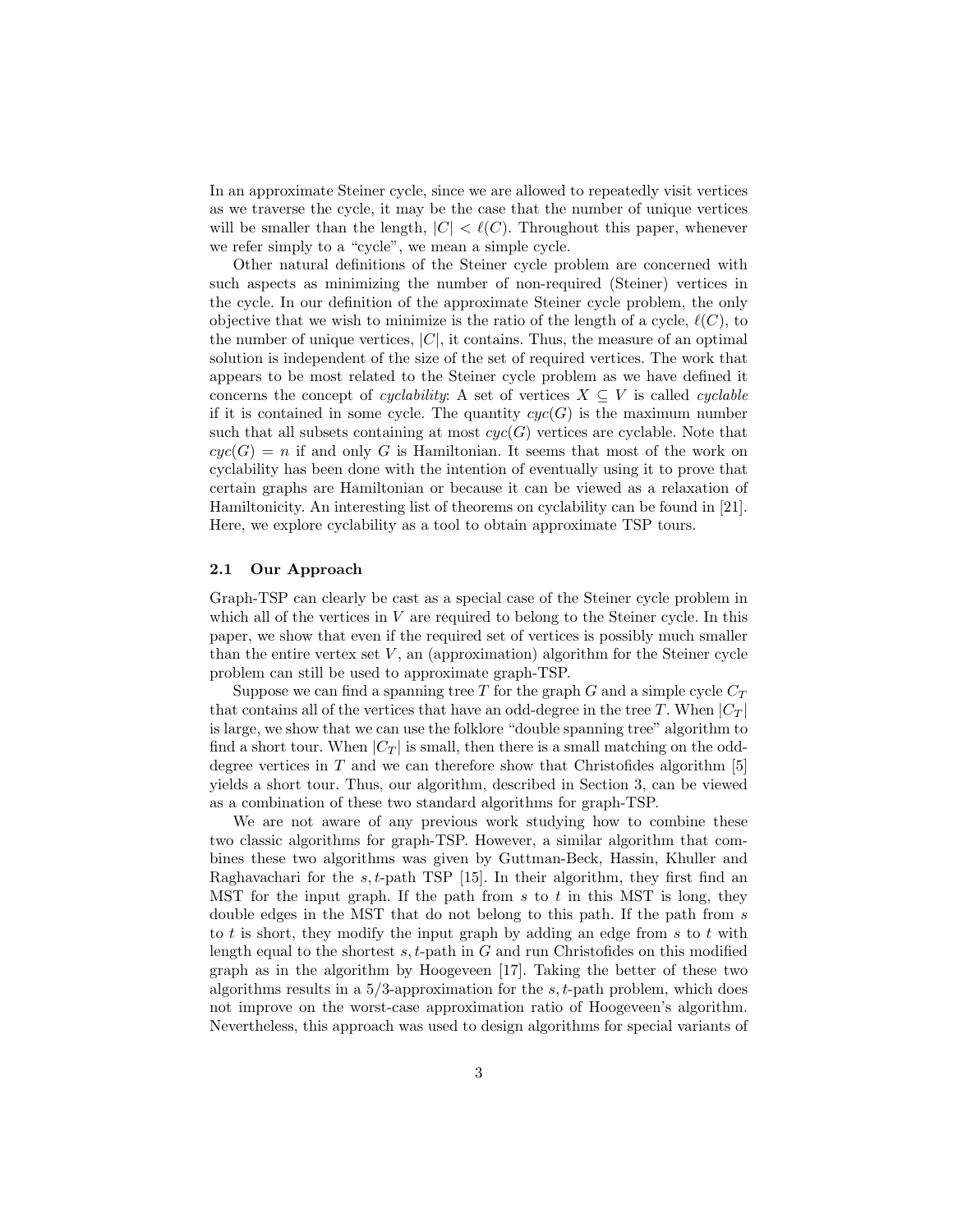

Fig. 2. A graph G with a spanning tree T (second figure, blue edges) and a simple cycle  $C_T$  (third figure, purple edges) containing all of the odd-degree nodes of  $T$ .

the path TSP problem [15], and the ideas were also eventually used to obtain improved approximation guarantees for the  $s, t$ -path TSP itself [22]. In our algorithm, rather than basing the subcases on the path length from  $s$  to  $t$  in an MST, we are basing the two subcases on the length of a cycle containing the nodes with odd degree in a particular MST.

#### 2.2 Overview of our Results

In Section 3, we give a complete description of our algorithm. In Section 4, we use this algorithm to show that if the input graph contains a Hamiltonian path, then it has a TSP tour of length at most  $4n/3$ . Moreover, if we are given the Hamiltonian path, then we can efficiently find such a tour. This theorem was first proved by Gupta using a different approach [14].

One can view a Hamiltonian path as a spanning tree with two leaves. A natural question is how well we can approximate a TSP tour in a graph that contains a spanning tree with few leaves. In Section 5, we show how our approach can be used to address this question in some special cases. In Section 6, we discuss how approximate Steiner cycles can also be used to obtain an approximation guarantee for graph-TSP. Finally, in Section 7, we consider some examples.

### 3 TSP Tours from Steiner Cycles

Given an undirected, unweighted graph,  $G = (V, E)$ , with graph metric, our goal is to find a TSP tour of minimum length. A TSP tour must visit each vertex at least once. As stated previously in the introduction, we assume that  $G$  is a 2-connected graph and we define  $n = |V|$ .

Let T be a spanning tree of G and let  $S_T \subset V$  be the vertices that have odd degree in T. Suppose there is a simple cycle  $C_T$  that contains all the vertices in  $S_T$ . Note that the simple cycle  $C_T$  can be of arbitrary length, i.e. can contain arbitrarily many vertices in  $V \setminus S_T$ .

**Theorem 1.** For a given graph  $G$ , suppose we have a minimum spanning tree T and a simple cycle  $C_T$  that contains all vertices with odd degree in T. Then we can construct a TSP tour of G with length at most  $4n/3$ .

**Proof:** Consider the following cases. Recall that  $|C_T|$  denotes the number of unique vertices contained in the cycle  $C_T$ . Since  $C_T$  is a simple cycle,  $|C_T|$  also denotes its length.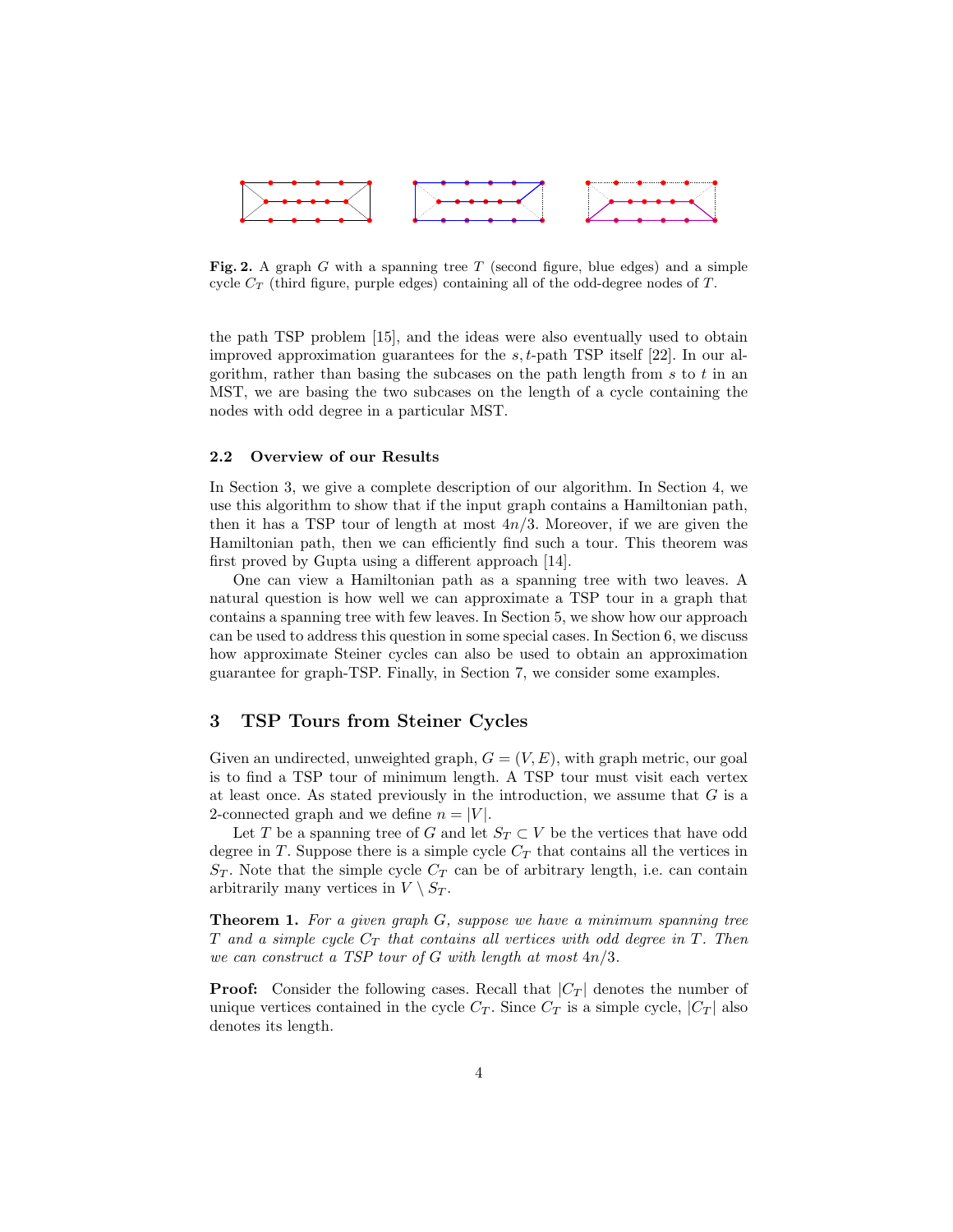- (i)  $|C_T| > 2n/3$ . In this case, we can contract the cycle  $C_T$  to a single vertex. The resulting graph has at most most  $n/3$  vertices. We can then find a minimum spanning tree on this graph and double each edge. When we uncontract the vertex corresponding to the cycle  $C_T$ , we obtain an Eulerian tour whose total length is at most  $4n/3$ .
- (ii)  $|C_T| \leq 2n/3$ . In this case, since all of the vertices of  $S_T$  are contained in  $C_T$ , there is a matching of the vertices in  $S_T$  with length at most  $n/3$ . Using this matching plus  $T$ , we obtain an Eulerian tour of  $G$  of length at most  $4n/3$ .  $\Box$

We can therefore see that if G has a tree T and a simple cycle  $C_T$  that contains all of the vertices with odd degree in  $T$ , then  $G$  has a TSP tour of length at most  $4n/3$ . We now show how to apply this theorem to some special classes of graphs.

### 4 Graphs Containing a Hamiltonian Path

Recall that a Hamiltonian path in  $G$  is a path that visits each vertex in  $V$ exactly once. Note that the first and last vertices on the path might not be adjacent vertices in G. More generally, G might not be Hamiltonian. In this section, we show that for an unweighted graph  $G = (V, E)$  with graph metric, if G contains a Hamiltonian path, then G has a TSP tour of length at most  $4n/3$ .

Theorem 2. Suppose G contains a Hamiltonian path. Then G has a TSP tour of length at most 4n/3.

Proof: Suppose that the first and last vertices of the Hamiltonian path are adjacent in the graph. Then  $G$  is Hamiltonian and, moreover, given the Hamiltonian path, we can find this tour.

If the first and last vertices of the Hamiltonian path are not adjacent in  $G$ , then since G is 2-vertex connected, we can use Menger's theorem  $[18, 10]$ , which states that there are two vertex disjoint paths between any two non-adjacent vertices in a 2-vertex connected graph. Thus, we have a simple cycle including the odd-degree nodes on the tree (the first and last nodes in the Hamiltonian path) and the proof of the theorem follows directly from applying Theorem 1.

 $\Box$ 

Since there are constructive proofs of Menger's Theorem, Theorem 2 results in an efficient algorithm, assuming the Hamiltonian path is given.

### 5 Graphs Containing a Spanning Tree with k Leaves

A Hamiltonian path can be viewed as a spanning tree with two leaves. A natural extension is to ask what happens when a graph does not contain a Hamiltonian path but rather a spanning tree with few leaves. Does it still have a short TSP tour? Suppose G has a spanning tree with k leaves. If G is well-connected, we can use a well-known theorem of Dirac to obtain an upper bound on the length of a TSP tour of G.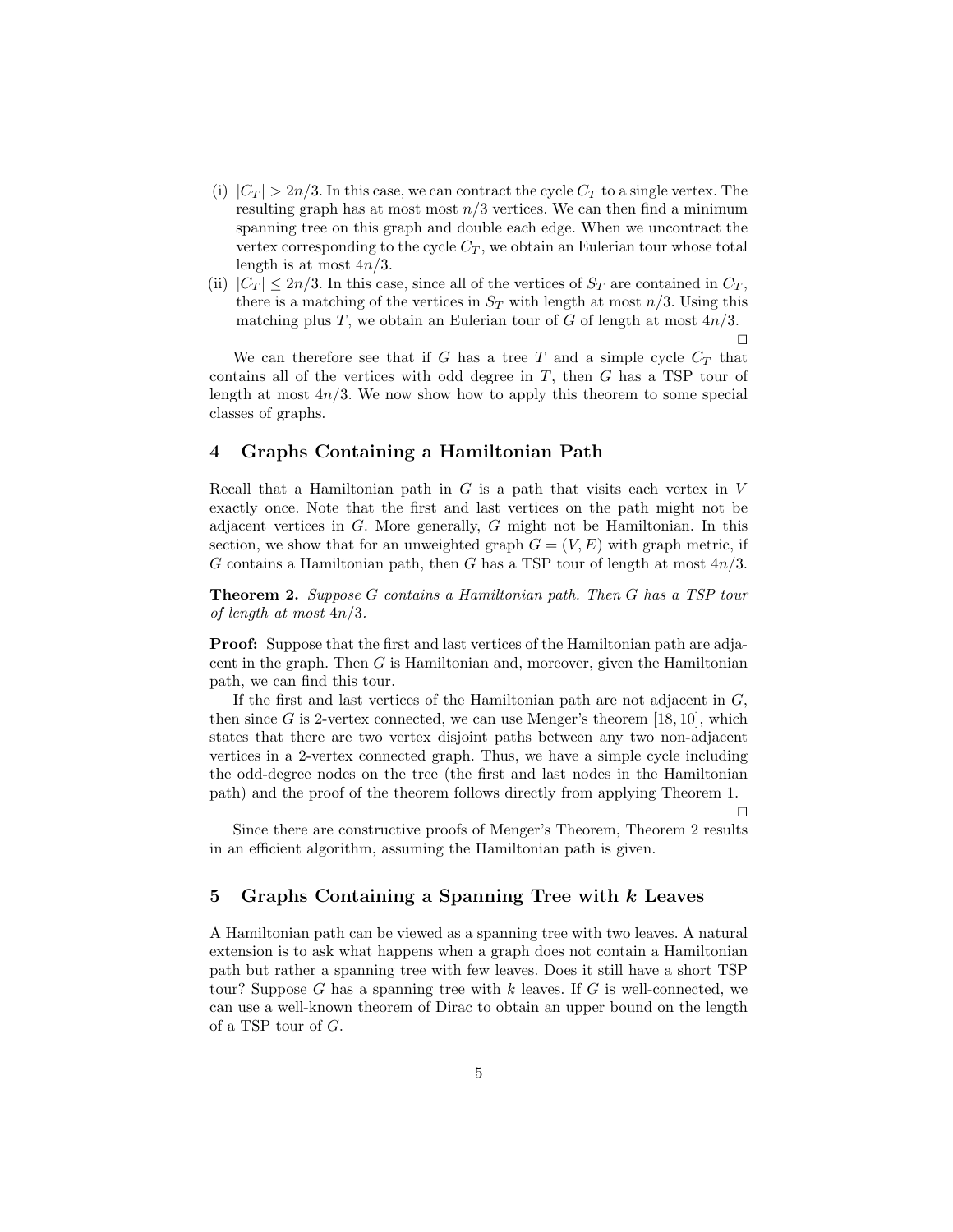**Theorem 3.** Suppose G is  $2(k-1)$ -connected and contains a spanning tree with k leaves. Then G has a TSP tour of length at most  $4n/3$ .

**Proof:** A spanning tree with k leaves contains at most  $2(k-1)$  vertices with odd degree. A theorem of Dirac states that if a graph is c-vertex connected, then any subset  $X \subseteq V$  of vertices with  $|X| \leq c$  is contained in some simple cycle [9, ?]. Thus, if  $c = 2(k-1)$ , then G is c-connected by the assumption of the theorem. Moreover,  $G$  has at most  $c$  odd-degree vertices if it has  $k$  leaves. We can therefore let  $X$  be the set of odd-degree vertices and the theorem follows directly from applying Theorem 1.  $\Box$ 

Finding a simple cycle containing c vertices in a c-connected graph can be done efficiently (see Chapter 9 in [3]). Thus, Theorem 3 results in an efficient algorithm assuming the spanning with  $k$  leaves is given.

More generally, Steiner cycles have been studied by the Graph Theory community and if a set of vertices  $X \subseteq V$  is contained in a cycle, then the set X is called *cyclable*. This terminology is attributed to Chvatal  $[6]$ . Moreover, cyclability of a graph  $G$ , i.e.  $cyc(G)$ , is the maximum number such that every subset of at most  $cyc(G)$  vertices is cyclable. If a graph G has a cyclable number  $c = cyc(G)$  and it also contains a spanning tree with at most  $c/2+1$  leaves, then this spanning tree contains at most  $c$  odd-degree vertices. Thus, it will contain a TSP tour of length  $4n/3$  via Theorem 1. Considerable effort has been invested in computing the cyclablity of certain graph classes. For example, we cite the following two theorems:

**Theorem 4.** [16] For every 3-connected cubic graph  $G$ ,  $cyc(G) \geq 9$ . This bound is sharp (the Petersen graph).

**Theorem 5.** [2] For every 3-connected cubic planar graph  $G$ ,  $cyc(G) \geq 23$ . This bound is sharp.

Theorem 4 implies that if a 3-connected, cubic graph G contains a spanning tree with at most five leaves, then G has a TSP tour of length at most  $4n/3$ . Theorem 5 shows that if a 3-connected, planar, cubic graph G contains a spanning tree with at most 12 leaves, then G has a TSP tour of length at most  $4n/3$ . We remark that showing that a 3-connected cubic graph has a spanning trees with at most five leaves as a means to bounding the length of a TSP tour would only be an alternative approach, as it is already known that a cubic graph has a TSP tour of length at most  $4n/3$  [1, 14, 4, 19].

A well-known theorem of Dirac states that every graph with minimum degree at least  $n/2$  is Hamiltonian. A analogous theorem can be shown for cyclability. Let  $X \subseteq V$  be a subset of vertices and define  $\sigma_2(X) := \min\{\sum_{y \in Y} d(y) : Y \subseteq$  $X, |Y| = 2, Y$  is an independent set}. In other words, if we choose each pair of non-adjacent vertices in X and add up their degrees,  $\sigma_2(X)$  is the minimum of this quantity. This is used in the following theorem due to Shi:

**Theorem 6.** [24] Let  $G = (V, E)$  be a 2-connected graph and  $X \subset V$ . If  $\sigma_2(X) \geq n$ , then X is cyclable in G.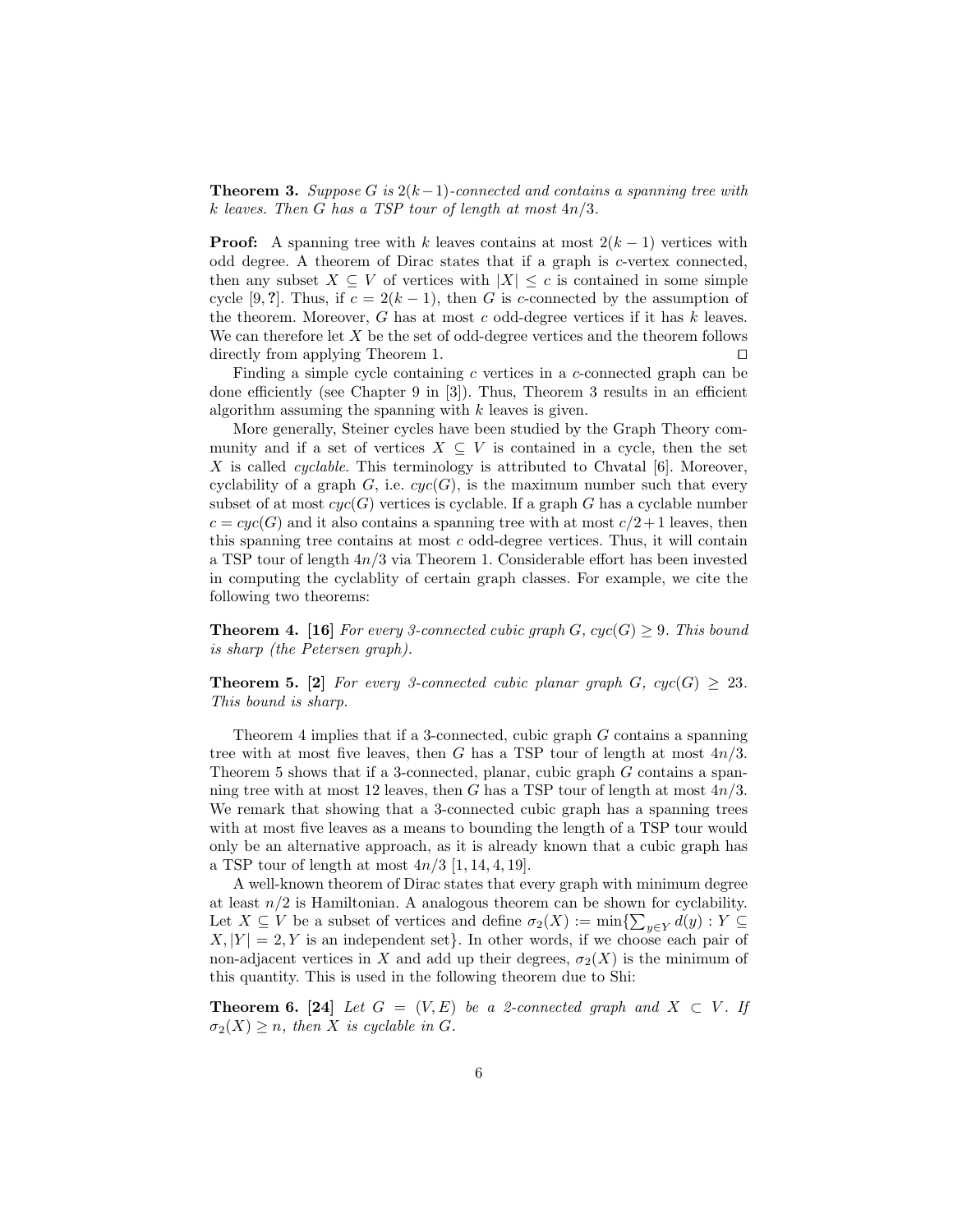If we find a spanning tree  $T$  such that all non-adjacent pairs of vertices with odd-degree in T have total degree at least n (in  $G$ ), then G has a TSP tour of length at most  $4n/3$ . The vertices that have an even degree in the tree are allowed to have low degree in G. Another nice theorem on cyclability is due to Fournier:

**Theorem 7.** [11] Let G be a 2-connected graph and  $X \subseteq V$ . If  $\alpha(X) \leq \kappa(G)$ , then  $X$  is cyclable in  $G$ .

Here,  $\alpha(X)$  means the largest independent set in X, and  $\kappa(G)$  is the connectivity of G. It is known that if  $\alpha(G) \leq \kappa(G)$ , then G is Hamiltonian [7]. Theorem 7 implies that if the set of odd-degree vertices in a spanning tree has a maximum independent set that is smaller than the connectivity of  $G$ , then  $G$  has a TSP tour of length at most  $4n/3$ .

In relation to Theorem 3, it is reasonable to ask if, for sufficiently large  $k$ , a  $2(k-1)$ -connected graph has a spanning tree with k leaves. This is not the case as demonstrated by the following example. Consider the complete bipartite graph  $G = K_{c,n}$  where  $n >> c$ . Then G is c-connected, but the minimum length TSP tour is roughly 2n. So G cannot contain a spanning tree with at most  $c/2+1$ leaves.

#### 5.1 Graphs Containing a k-Leaf DFS Spanning Tree

If G has a depth-first-search (DFS) spanning tree with  $k$  leaves, then we note that the techniques of Mömke and Svensson [19] can be used to obtain a TSP tour of length at most  $4n/3 + 2k/3$ . Specifically, in this case, it is not difficult to see that there is a circulation (as defined by Mömke and Svensson) of cost at most  $k$ . This implies that one can also use the techniques from Mömke and Svensson to prove Theorem 2. We emphasize that a DFS spanning tree must be used to directly apply the techniques of Mömke and Svensson. In comparison, in Theorem 3, we can use any spanning tree with  $k$  leaves. The proof of Lemma 1 is straightforward, but we include it for the sake of completeness.

**Lemma 1.** If G has a DFS spanning tree with at most  $k$  leaves, then it has a circulation, as defined by Mömke and Svensson [19], of cost at most  $k$ .

**Proof:** We will demonstrate a 2-connected subgraph of G such that the cost of a circulation on this subgraph is at most k.

Consider a path from the root of the DFS tree to a leaf. Let us call this path  $p_1$ . Suppose that the vertices on  $p_1$  are labeled sequentially from the root to the leaf in increasing order,  $1, 2, \ldots \ell(p_1)$ , where  $\ell(p_1)$  denotes the number of vertices in the path  $p_1$ . We find a back-edge from the leaf or the vertex labeled  $\ell(p_1)$ to a vertex with the smallest label. Suppose that this edge goes from  $\ell(p_1)$  to h. Then at the next step, we find the back-edge  $(i, j)$  where  $\ell(p_1) > i > h$  and  $j < i$  and j is as small as possible. Since G is 2-connected, we will always be able to find such an edge. Otherwise  $G$  would contain a cut vertex, which would contradict the 2-connectivity of G.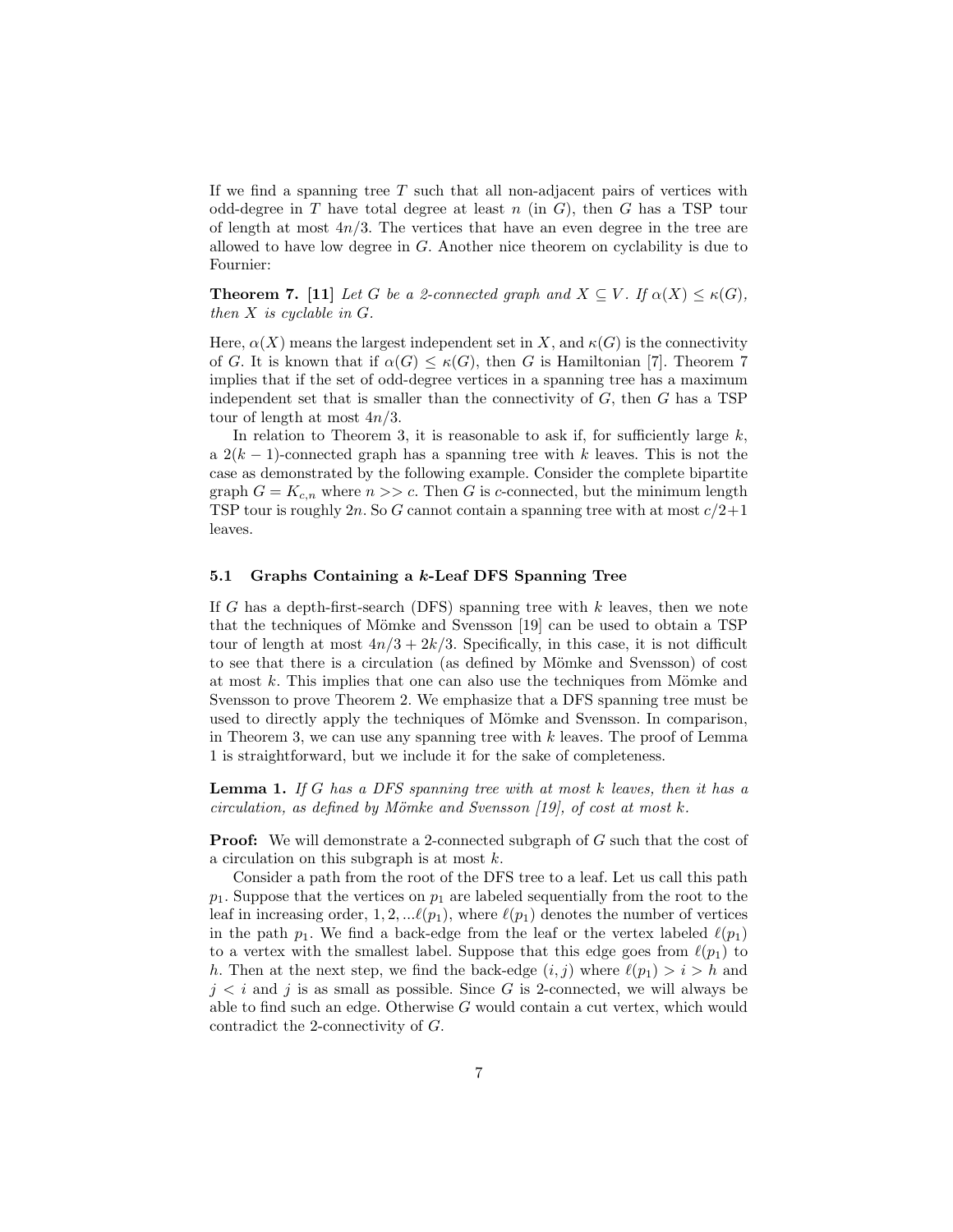Now consider a path on the DFS tree from some vertex on  $p_1$  to another leaf. Call the path from the root to this leaf  $p_2$ . Perform the same procedure as above: starting at the leaf, find some back-edges, so that the resulting subgraph containing paths  $p_1$  and  $p_2$  and these back-edges is 2-connected. At some point, we will add a back edge that intersects with the path  $p_1$ . If this is a branching node, i.e. the last node that belongs to both  $p_1$  and  $p_2$ , we will add one more back edge so that the resulting subgraph is 2-connected.

Note that each vertex in  $p_2$  that is below this branching node, i.e. has a higher label, has only one back-dge coming into it. The only vertices that may have more than one back-edge coming into them are the branch node and another node with a lower label. However, since in Lemma 4.1 of [19], each subtree of a branch node is accounted separately in the circulation network, if the branch node now has, say, two back-edges, it also has two subtrees, so its contribution to the circulation is still zero. A node above the branch node with  $B$  back-edges coming into it will contribute at most  $B-1$  to the cost of the circulation.

As we add each root-leaf path in the DFS tree, and we add the new path and a set of back-edges to make the subgraph 2-connected, we will add at most one back-edge to a vertex that already has incoming back-edges. Thus, the circulation is upper bounded by k if the DFS tree has k leaves.  $\square$ 

**Theorem 8.** If G has a DFS spanning tree with at most k leaves, then it has a TSP tour of at most  $4n/3 + 2k/3$ .

**Proof:** This follows from Lemma 1 and Lemma 4.1 of Mömke and Svensson [19].  $\Box$ 

# 6 Cycle Length and Approximation Ratio Tradeoff

We have shown that a simple cycle that contains the odd-degree nodes in some spanning tree yields a TSP tour of length at most  $4n/3$ . Suppose we can only obtain an approximate Steiner cycle. Then what is the guarantee on the length of the TSP tour? We now show that we can obtain the following tradeoff. For a cycle C in G that is not necessarily simple, recall that  $|C|$  is the number of unique vertices in the cycle C and  $\ell(C)$  denotes its length.

**Theorem 9.** Given G, a minimum spanning tree T and an approximate Steiner cycle  $C_T$  that contains all the odd-degree vertices in T such that  $\ell(C_T) \leq (1 +$  $\gamma$ |C<sub>T</sub>|, we can construct a TSP tour of G of length at most  $\frac{4n}{3-\gamma}$ .

Proof: We consider two cases based on the number of unique vertices in the cycle  $C_T$ :

(i)  $|C_T| > \frac{2n}{3-\gamma}$ . Then we contract the cycle  $C_T$  to a single vertex, find a minimum spanning tree on the resulting graph and double each edge in this spanning tree. Since the length of cycle  $\ell(C_T) \leq (1+\gamma)|C_T|$ , the total length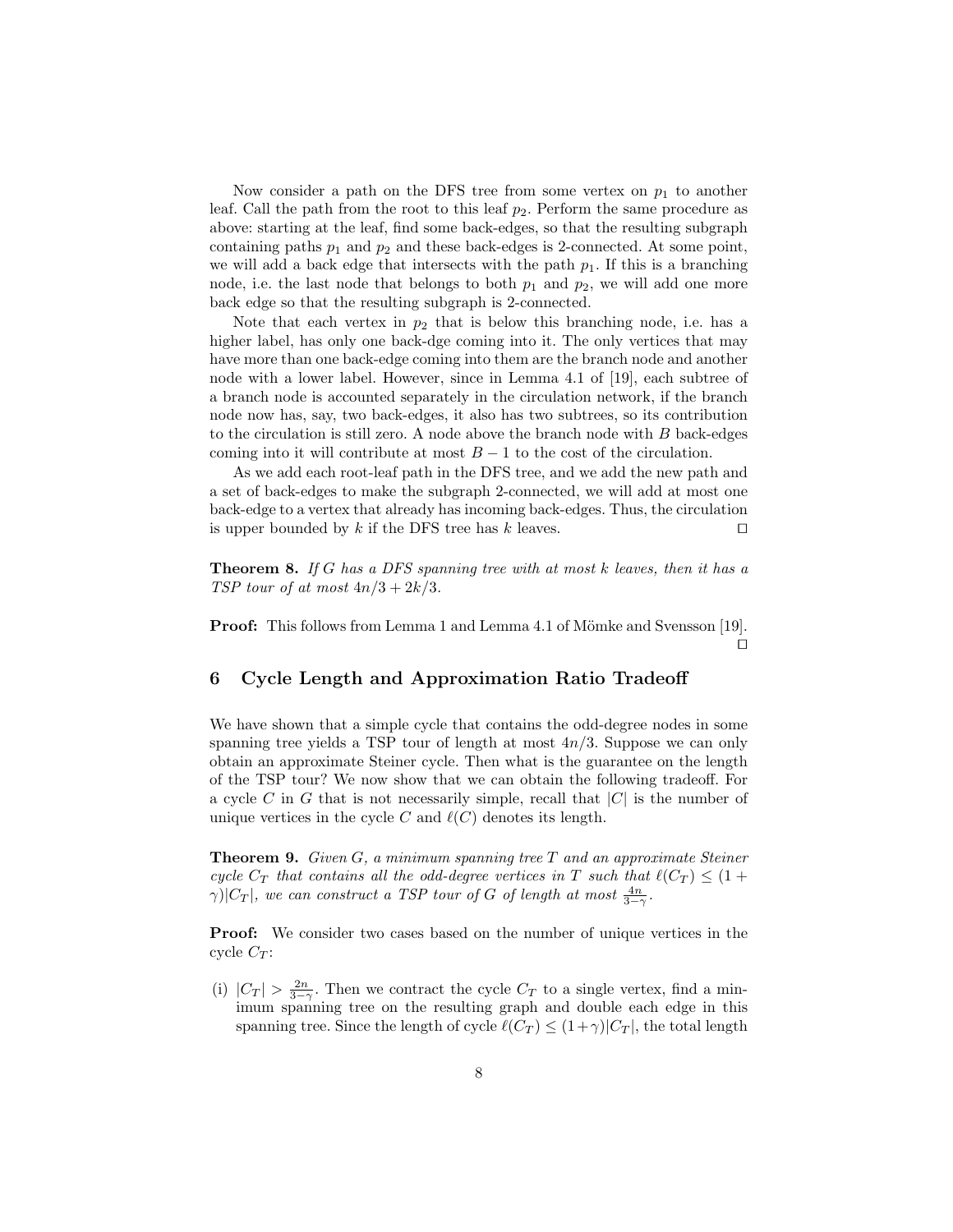of the resulting Eulerian tour is at most:

$$
\ell(TSP) \le (1+\gamma)|C_T| + 2(n-|C_T|)
$$
\n<sup>(1)</sup>

$$
= 2n + (1 + \gamma - 2)|C_T|
$$
 (2)

$$
=2n - (1 - \gamma)|C_T|
$$
\n(3)

$$
\langle 2n - \frac{2n}{(3-\gamma)}(1-\gamma) \tag{4}
$$

$$
=\frac{4n}{3-\gamma}.\tag{5}
$$

(ii)  $|C_T| \leq \frac{2n}{3-\gamma}$ . In this case, we find a matching of the odd-degree vertices in T with length at most  $(1+\gamma)|C_T|/2$ . The total length of the resulting Eulerian tour  $S$  is at most:

$$
\ell(TSP) \le n + (1+\gamma)\frac{|C_T|}{2} \tag{6}
$$

$$
\leq n + \frac{(1+\gamma)}{2} \frac{2n}{(3-\gamma)}\tag{7}
$$

$$
=\frac{4n}{3-\gamma}.\tag{8}
$$

#### $\sqcup$

#### 6.1 Approximation Guarantees from LP Bounds

In general, it could be the case that there does not exist a spanning tree whose odd-degree vertices can be contained in a simple cycle. An example of such a graph can be found in Figure 3. However, suppose we can compute, via an LP relaxation or some other means, a lower bound on the length of a TSP tour, e.g.  $OPT \geq (1 + \alpha)n$  for  $0 \leq \alpha \leq 1$ . Then the following Corollary of Theorem 9 states a sufficient condition for a  $\frac{4}{3}$ -approximation to the optimal TSP tour.

**Corollary 1.** If an optimal tour is lowerbounded by  $OPT \geq (1 + \alpha)n$  and G contains a spanning tree T and a cycle  $C_T$  containing the odd-degree nodes of T such that  $\ell(C_T) \leq (1+4\alpha)|C_T|/(1+\alpha)$ , then G has a TSP tour of length at  $most \frac{4}{3} \cdot OPT$ .

Note that Theorem 9 says that if we can find a tree T and a cycle  $C_T$  such that  $\ell(C_T) / |C_T| < 4/3$ , then we can find a TSP tour less than  $3n/2$ . To find a tour shorter than  $7n/5$  (which is currently the best known bound when the solution to the standard LP relaxation equals n [23]), we require that  $\ell(C_T) / |C_T| < 8/7$ .

### 7 Discussion

We have reduced the problem of finding a short TSP tour to the problem of finding an (approximate) Steiner cycle where the required vertices are the odddegree nodes in some spanning tree, and we have flexibility as to whether or not we include the non-required vertices in the cycle. But is this problem any easier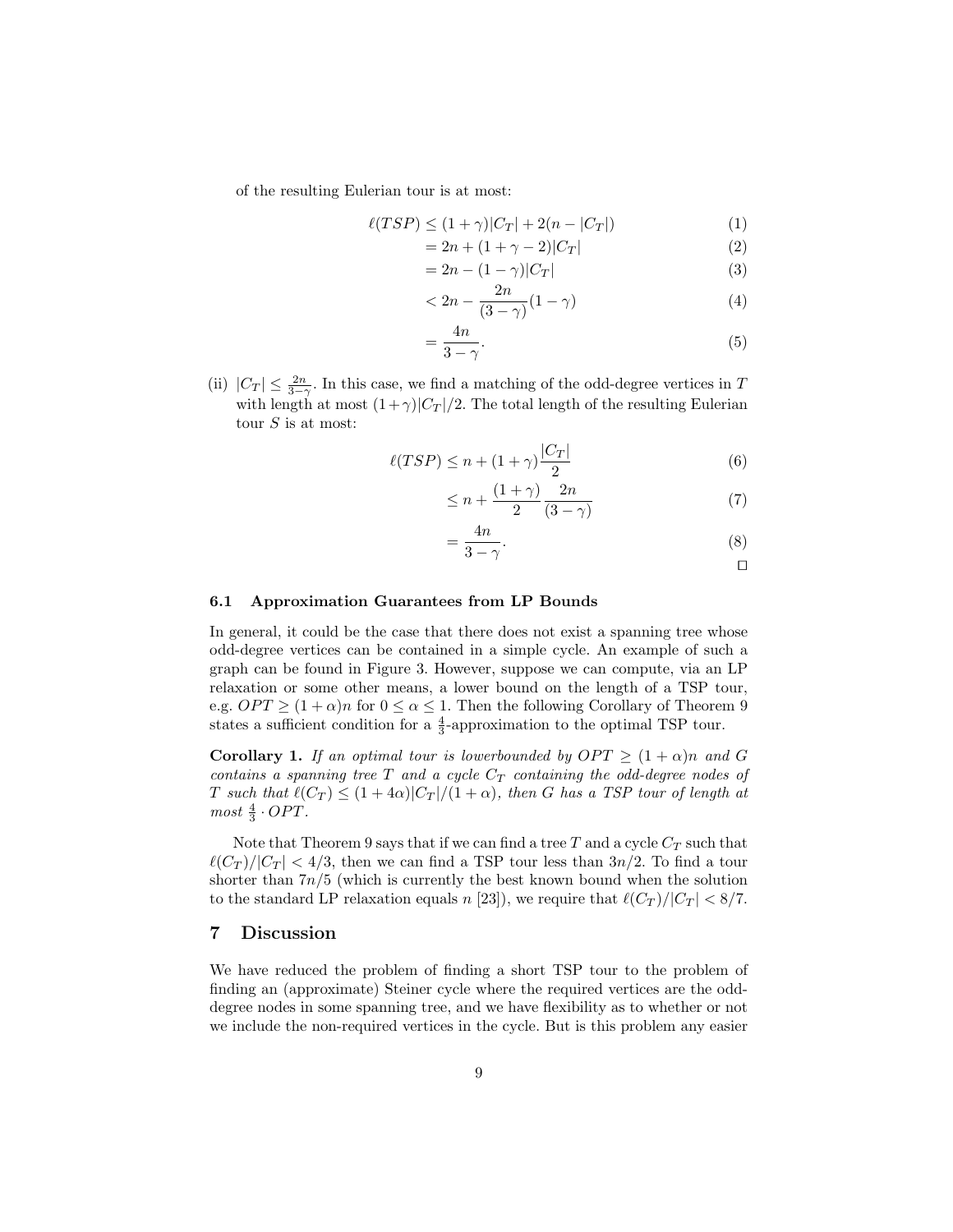

Fig. 3. Any spanning tree of this graph has too many leaves to be spanned by a simple cycle. However, note that the solution to the Held-Karp LP relaxation will be  $|E| = 2n$ for this graph, certifying that the lower bound is much greater than  $4n/3$  in this case.

than graph-TSP itself? For example, in Figure 4, we give an example of a graph and a spanning tree such that the odd-degree vertices of the spanning tree is the entire vertex set! Thus, finding a Steiner cycle for these vertices is no easier than finding a TSP tour. However, in this example, we can see that there are many



Fig. 4. A graph  $G$  and a spanning tree.

other possible spanning trees. Figure 5 shows two other possible spanning trees and corresponding Steiner cycles. We note that given a spanning tree, the Steiner

#### <u> 1999 - 1999 - 1999 - 1999 - 1999 - 1999 - 1999 - 1999 - 1999 - 1999 - 1999 - 1999 - 1999 - 1999 - 1999 - 199</u>  $\prod$

#### Fig. 5. Alternative spanning trees for G and corresponding Steiner cycles.

cycle including the odd-degree nodes may not be unique. Another example of a graph G and a spanning tree in which every vertex can have odd degree is shown in Figure 6. But, again, there are many other spanning trees in which only a subset of the vertices have odd degree.

Each of the examples we have considered so far actually contains a Hamiltonian path. Thus, by applying Theorem 2, we can see that they have a TSP tour of length at most  $4n/3$ . There are actually interesting examples of cubic, 3-edge connected graphs that do not contain a Hamiltonian path. The graph shown in Figure 8 is such a graph due to Zamfirescu [27]. We see that we can construct a spanning tree and Steiner cycle containing all of the vertices that have odd degree in the spanning tree. In conclusion, let us consider the following question: Suppose the standard linear programming relaxation for Graph TSP has value n on a fixed graph. Then is there a spanning tree T and a simple cycle  $C_T$  that contains all of the vertices that are odd-degree in  $T$ ? If a graph is Hamiltonian, then this is (trivially) true for any spanning tree.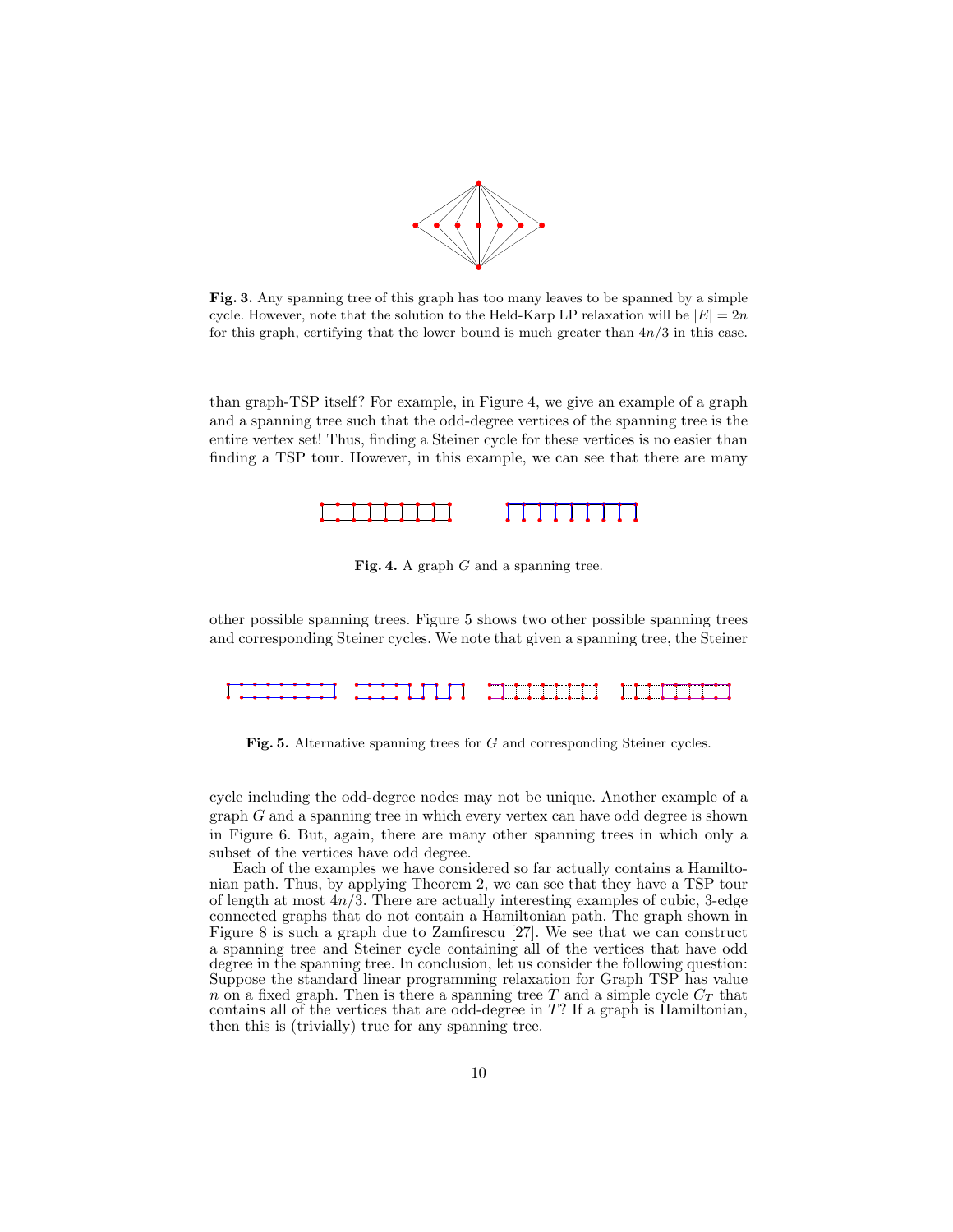

Fig. 6. The wheel graph has a spanning tree in which all vertices have odd degree.



Fig. 7. Alternative spanning trees with fewer odd-degree vertices for the wheel graph.



Fig. 8. A cubic, 3-edge connected graph with no Hamiltonian paths. We show a spanning tree and a corresponding Steiner cycle containing all the nodes with odd degree in the spanning tree.

# References

- 1. N. Aggarwal, N. Garg, and S. Gupta. A 4/3-approximation for TSP on cubic 3-edge-connected graphs. arXiv preprint arXiv:1101.5586, 2011.
- 2. R. E. Aldred, S. Bau, D. A. Holton, and B. D. McKay. Cycles through 23 vertices in 3-connected cubic planar graphs. Graphs and Combinatorics, 15(4):373–376, 1999.
- 3. J. A. Bondy and U. S. R. Murty. Graph theory with applications, volume 290. Macmillan London, 1976.
- 4. S. Boyd, R. Sitters, S. van der Ster, and L. Stougie. TSP on cubic and subcubic graphs. In Integer Programming and Combinatoral Optimization, pages 65–77. Springer, 2011.
- 5. N. Christofides. Worst-case analysis of a new heuristic for the travelling salesman problem. Technical report, DTIC Document, 1976.
- 6. V. Chvatal. New directions in Hamiltonian graph theory. New directions in graph theory ed. by F. Harary, Academic press, NY London, 1973.